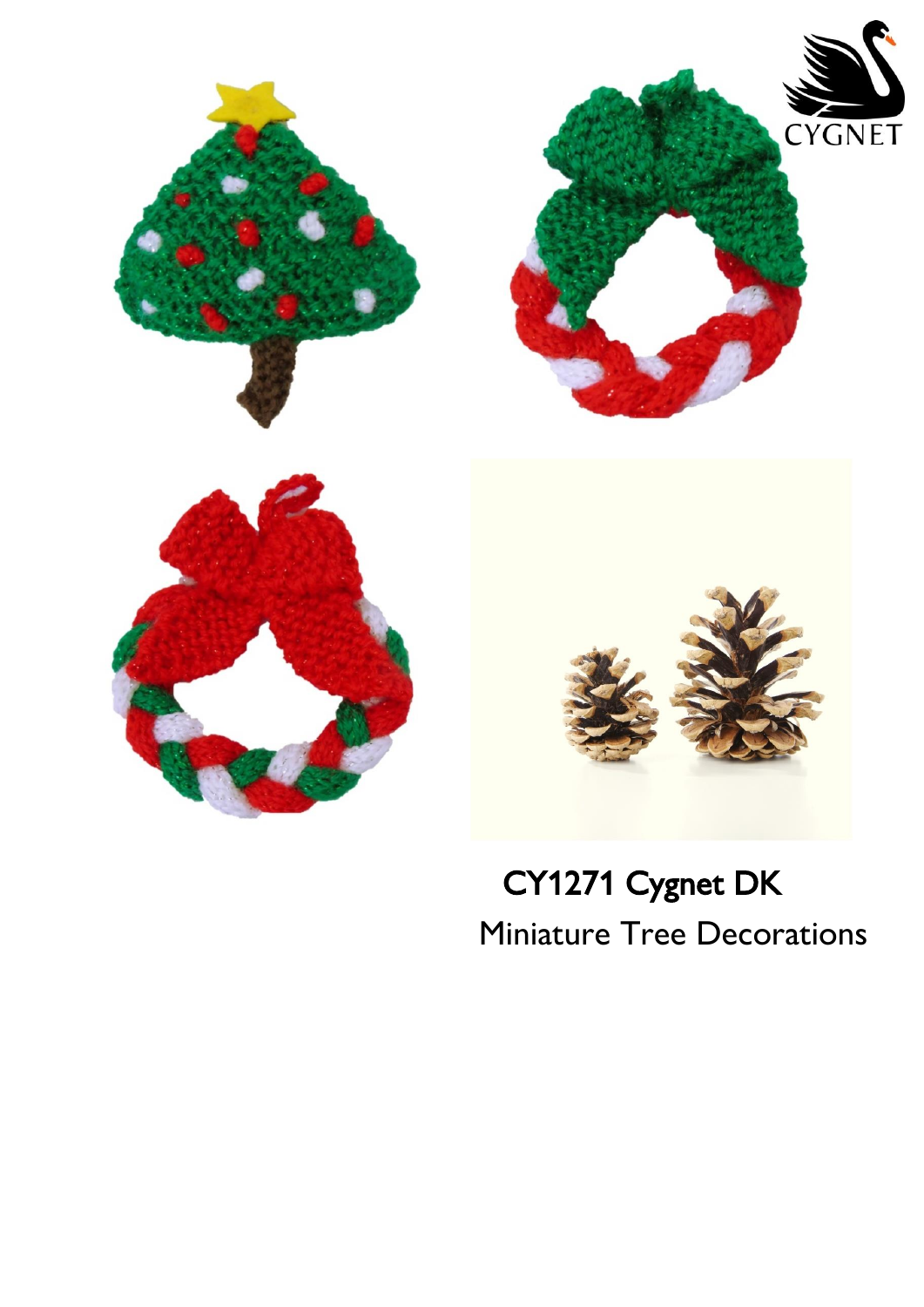| <b>Materials: Xmas Tree</b>                                                                               |                                                       |                                                      |                                |               |                                |  |
|-----------------------------------------------------------------------------------------------------------|-------------------------------------------------------|------------------------------------------------------|--------------------------------|---------------|--------------------------------|--|
| Cygnet DK ( or Cygnet Glittery DK ) (100% Acrylic)                                                        | <b>Other</b>                                          |                                                      |                                |               |                                |  |
| Emerald 377 (Emerald 321)<br>Red 1206 (Red 103)<br>White 208 (White Ice 763)<br>Chocolate 2297            | $1 \times 100$ g<br>oddments<br>oddments<br>oddments  | Small piece of yellow felt<br><b>Safety Stuffing</b> |                                |               |                                |  |
| <b>Finished measurements</b>                                                                              |                                                       |                                                      |                                |               |                                |  |
| 10cm / 4 ins                                                                                              |                                                       |                                                      |                                |               |                                |  |
| <b>Needles required</b>                                                                                   |                                                       |                                                      |                                |               |                                |  |
| Pair of 3.75mm straight needles<br>$3.25$ mm                                                              |                                                       |                                                      |                                |               |                                |  |
| <b>Abbreviations</b>                                                                                      |                                                       |                                                      |                                |               |                                |  |
| $\mathsf{k}$<br>knit<br>purl<br>st<br>p<br>knit 2 together<br>k2tog<br>rs<br>pattern<br>patt<br><b>WS</b> | Rep<br>repeat<br>stitches<br>right side<br>wrong side | s1<br>stst                                           | slip stitch<br>stocking stitch | dec<br>ins/cm | decrease<br>inches/centimetres |  |

## **TREE (Make 2 pieces alike)**

Using 3.75m and **Emerald** cast on 21sts. Knit 8 rows in garter stitch **Next Row:** K2tog, knit to last 2 sts, K2tog. **Next Row:** Knit. Repeat last 2 rows until you have 5 sts on needle. **Next Row:** K2tog, K1, K2tog. **Next Row:** K3tog, fasten off..

## **Trunk**

Using 3.75m needles and Chocolate yarn cast on 12 sts. Knit 8 rows in garter stitch and cast off.

Take the two pieces of the tree and sew together, add stuffing to pad out. Roll the trunk piece into a cylinder shape, before closing the base of the tree insert the trunk and sew in place. Using red and white embroider French knots onto the tree to decorate. Cut two star shapes out of yellow felt, Glue or sew them to the top of the tree.

| <b>Materials: Plaited Wreath</b>                                             |                                       |  |  |  |
|------------------------------------------------------------------------------|---------------------------------------|--|--|--|
| Cygnet DK (or Cygnet Glittery DK) (100% Acrylic)                             |                                       |  |  |  |
| Emerald 377 (Emerald 321)<br>Red 1206 (Red 103)<br>White 208 (White Ice 763) | oddments<br>oddments<br>oddments      |  |  |  |
| <b>Finished measurements</b>                                                 |                                       |  |  |  |
| 10cm / 4 ins<br><b>Needles required</b>                                      |                                       |  |  |  |
| Pair of 3.25mm straight needles                                              | Pair of 3.25mm double pointed needles |  |  |  |